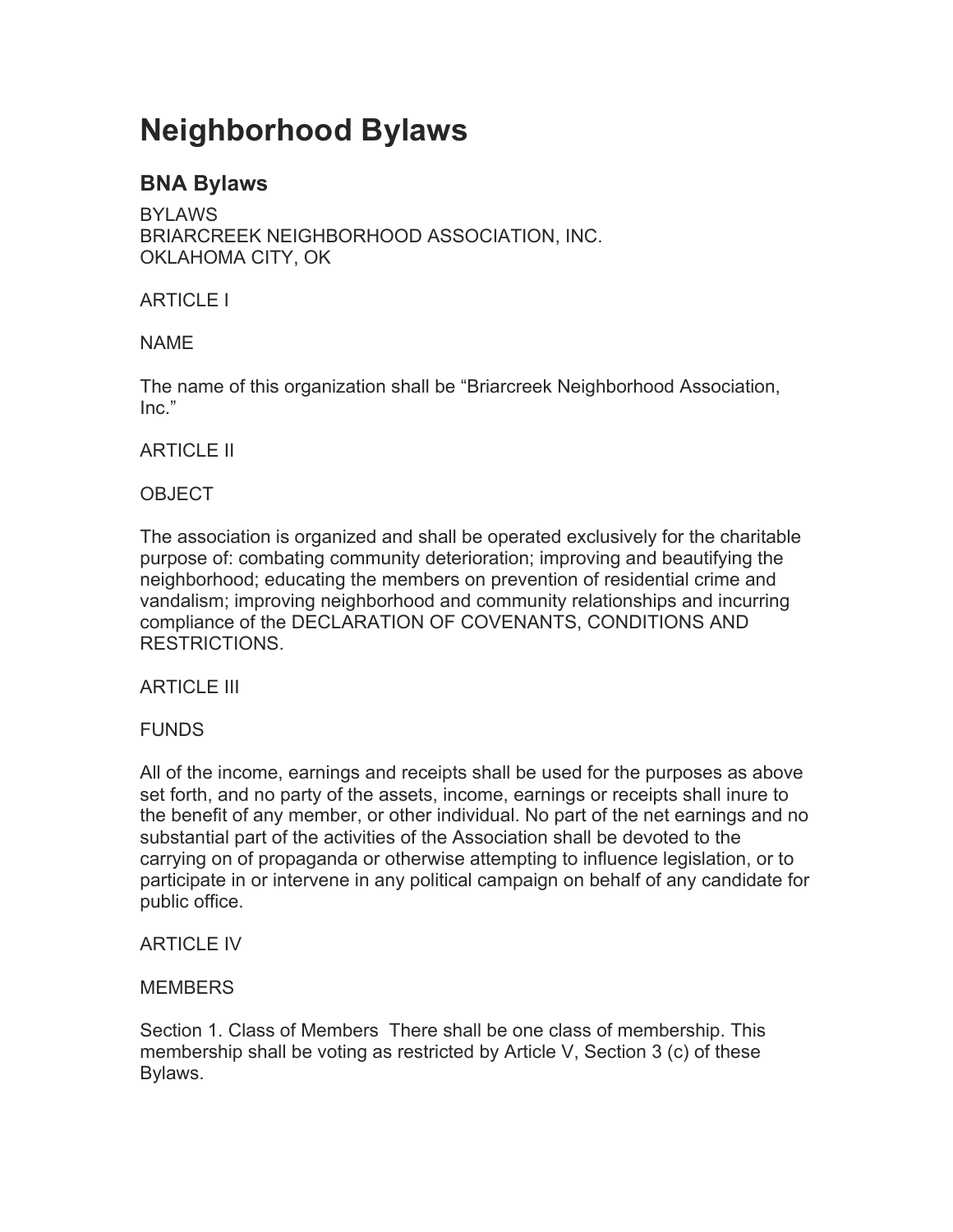Section 2. Qualifications for Membership

(a) Membership is voluntary and is open to any and all persons over the age of 18 years residing within the Briarcreek Addition, and interested in the objectives and goals of the Association.

(b) Members shall be those who pay annual dues, which may include two (2) members per household.

Section 3. Dues

(a) Annual dues shall be determined by the Board of Directors.

(b) Membership dues are payable one month prior to the coming fiscal year.

(c) Dues are payable to the Briarcreek Neighborhood Association and remitted to the Treasurer of the Association.

ARTICLE V

OFFICERS AND ELECTIONS

Section 1. Officers

(a) The officers shall be a President, a Vice-President, a Secretary, a Treasurer, and eight (8) Area Representatives, all of whom shall be members of the Board of Directors.

1. The President, Vice-President, Secretary and Treasurer each shall be elected by the neighborhood Association members at the annual meeting.

2. The eight (8) Area Representatives shall be elected by majority vote of the neighborhood Association members of said area at the annual meeting. Only those persons living within the specific area shall be entitled to vote for that area leader position.

Geographical area boundaries are:

Aqua Area Briarcreek Dr. 9400, 9500, 9600 blocks and Lakeland Rd. Yellow Area 94th and 95th streets Blue Area 96th, 97th streets and Lakeland Terrace Red Area Briarcreek Dr. 9700, 9800, 9900 blocks and 98th street Orange Area Briarcreek Dr. 6600, 6700 blocks Green Area Briarcreek Dr. 6800, 6900, 7000 blocks Basswood Canyon Road 6700, 6900, 7000 blocks Rockwell Terrace and 100th street Purple Area Newman Drive and Newman Circle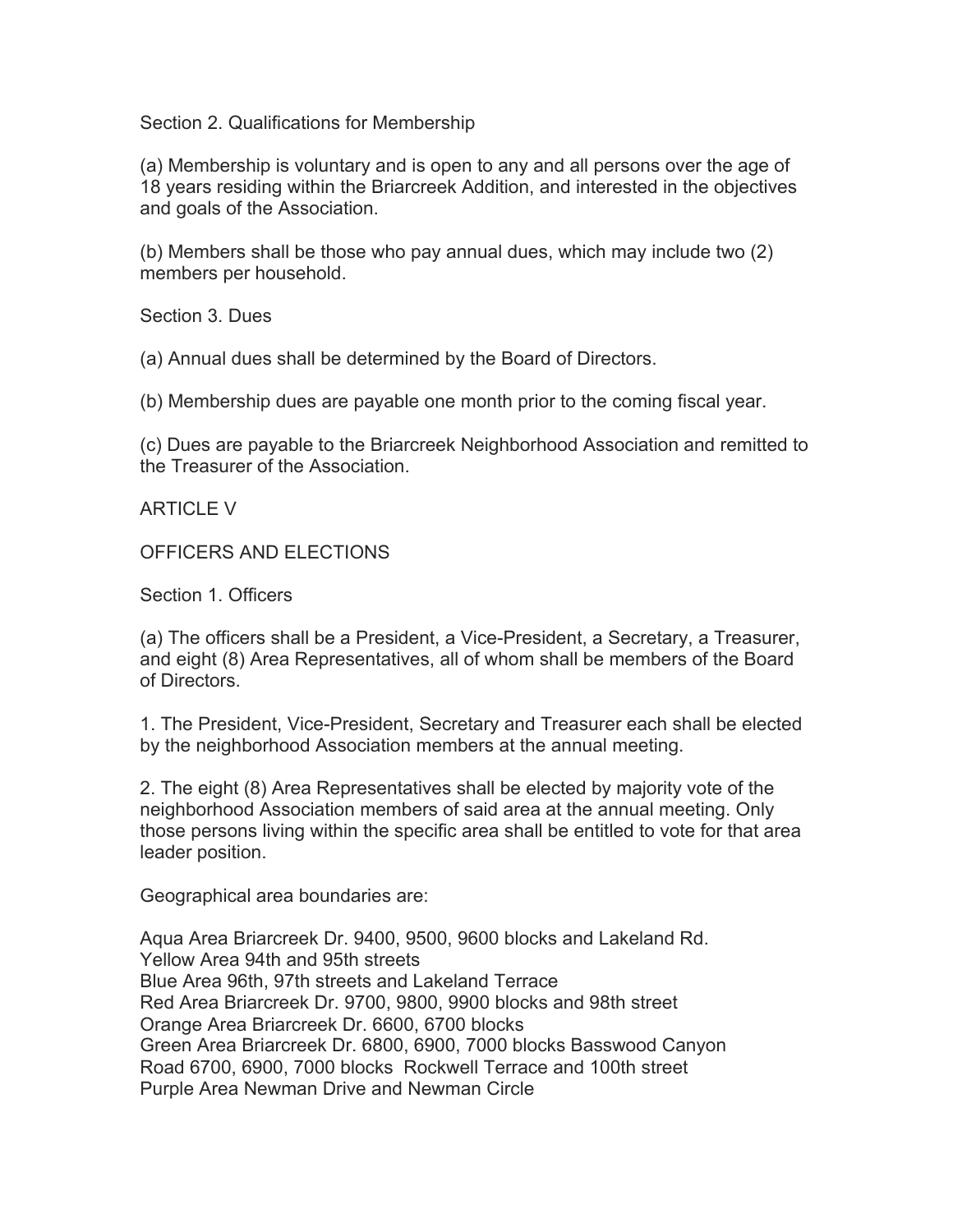Pink Area East Side 9500 and 9600 blocks of Regal Lane, Except the homes adjacent to Britton Road.

These sections may be changed by two-thirds vote of the Board of Directors.

(b) The office of President and Vice-President cannot be held by the same person at the same time.

Section 2. Nominating Committee

The Nominating Committee shall consist of three members; a chairman and one member from the membership-at-large appointed by the President at least one (1) month prior to the annual membership meeting, and the immediate past President.

Section 3. Election

(a) The Nominating Committee shall present a slate of candidates for each office at the annual meeting. Additional nominations may be made from the floor. All nominees must be current members of the Briarcreek Neighborhood Association and must have agreed to serve if elected. Officers shall be elected as described in ARTICLE V, Section 1.

(b) Should no candidate receive a majority vote, a run-off shall be conducted.

(c) Each dues paying household shall have the right to cast a maximum of two (2) votes at the annual or special membership meetings.

Section 4. Term of Office

(a) Officers shall hold office for a term of one year.

(b) Each officer shall hold office, unless removed, until his successor shall have been duly elected.

Section 5. Removal

Any officer elected by the membership may be removed by petition signed by the majority of members of the Association or a two-thirds vote of the members of this Board of Directors, whenever in their judgment, the best interests of the neighborhood Association would be served.

Section 6. Vacancies

In the event of a vacancy in an office, the Board of Directors shall select a person to hold such office for the remainder of the year.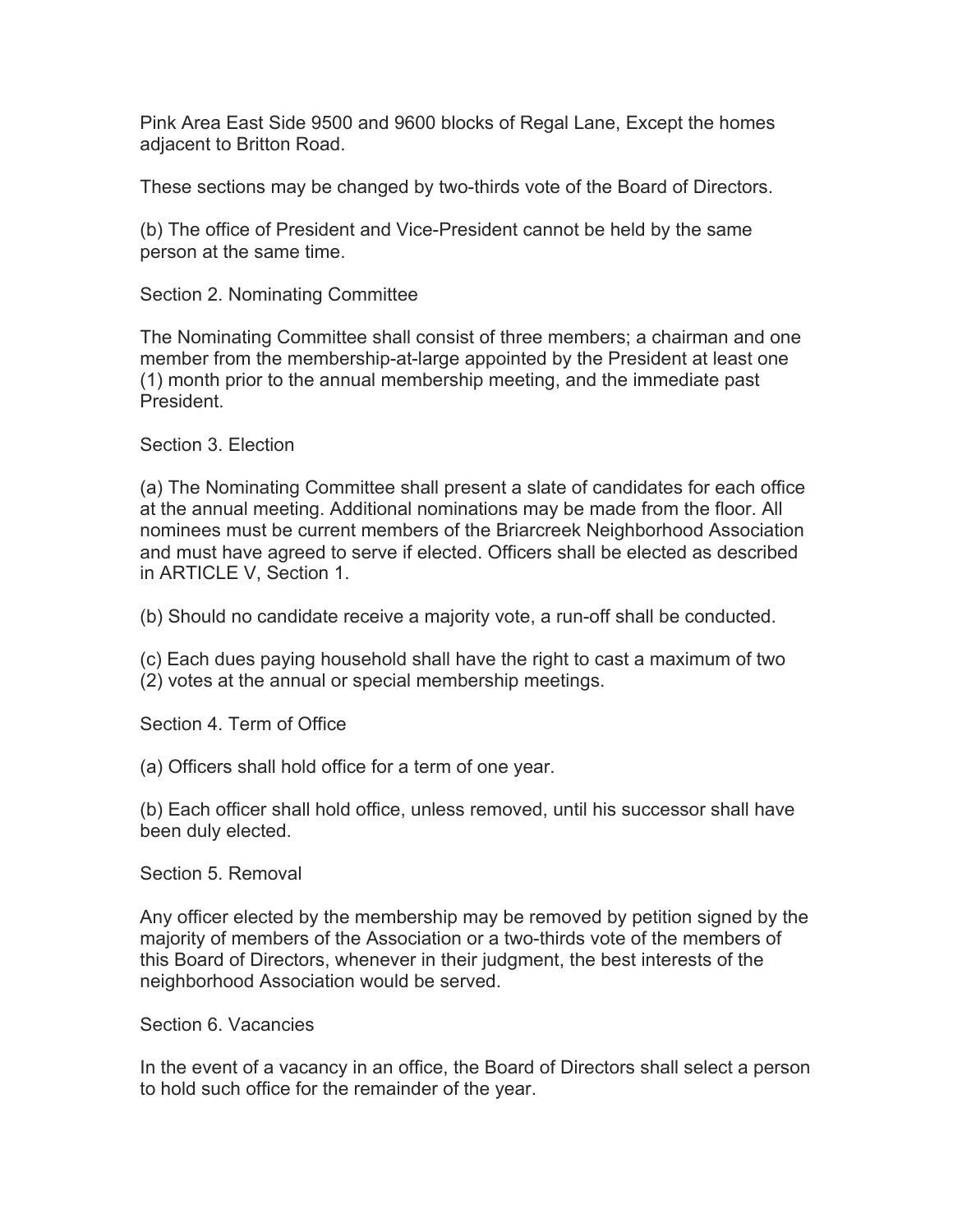Section 7. Creation

New offices may be created and filled at any meeting of the neighborhood Association members.

ARTICLE VI

DUTIES OF THE OFFICERS

Section 1. President

The president shall preside at all Association meetings of the membership and Board of Directors. The President shall be the principal executive officer of the Association and shall in general supervise and control all business affairs of the corporation and execute any deeds, mortgages, bonds, contracts or other instruments which the Board of Directors or Association members have authorized and perform all other duties usually pertaining to the office. The President shall appoint chairperson of committees. The President shall have the power to call a meeting of the Board of Directors and the Association.

#### Section 2. Vice-President

The Vice-President shall preside in the absence of the President and when performing these duties, shall have the power and duties of the President. The Vice-President shall perform other duties applicable to the office as requested by President or the Board of Directors.

#### Section 3. Secretary

The Secretary shall keep a proper record of all meetings of the Association and the Board of Directors and, shall handle all correspondence. The Secretary shall be custodian of the Association records, perform other duties applicable to the office and other duties as requested by the President or the Board of Directors.

#### Section 4. Treasurer

The Treasurer shall receive all funds due the Briarcreek Neighborhood Association, pay all bills and be responsible for all securities of the Association at banks and other financial institutions. All funds of the Association shall be deposited from time to time in the above to credit the Association. The Treasurer shall keep books and render an accurate account at each Board meeting. If required by the Board of Directors, the Treasurer shall give a bond for the faithful discharge of his duties in such sum and with such surety or sureties as determined by the Board of Directors. He shall perform other duties applicable to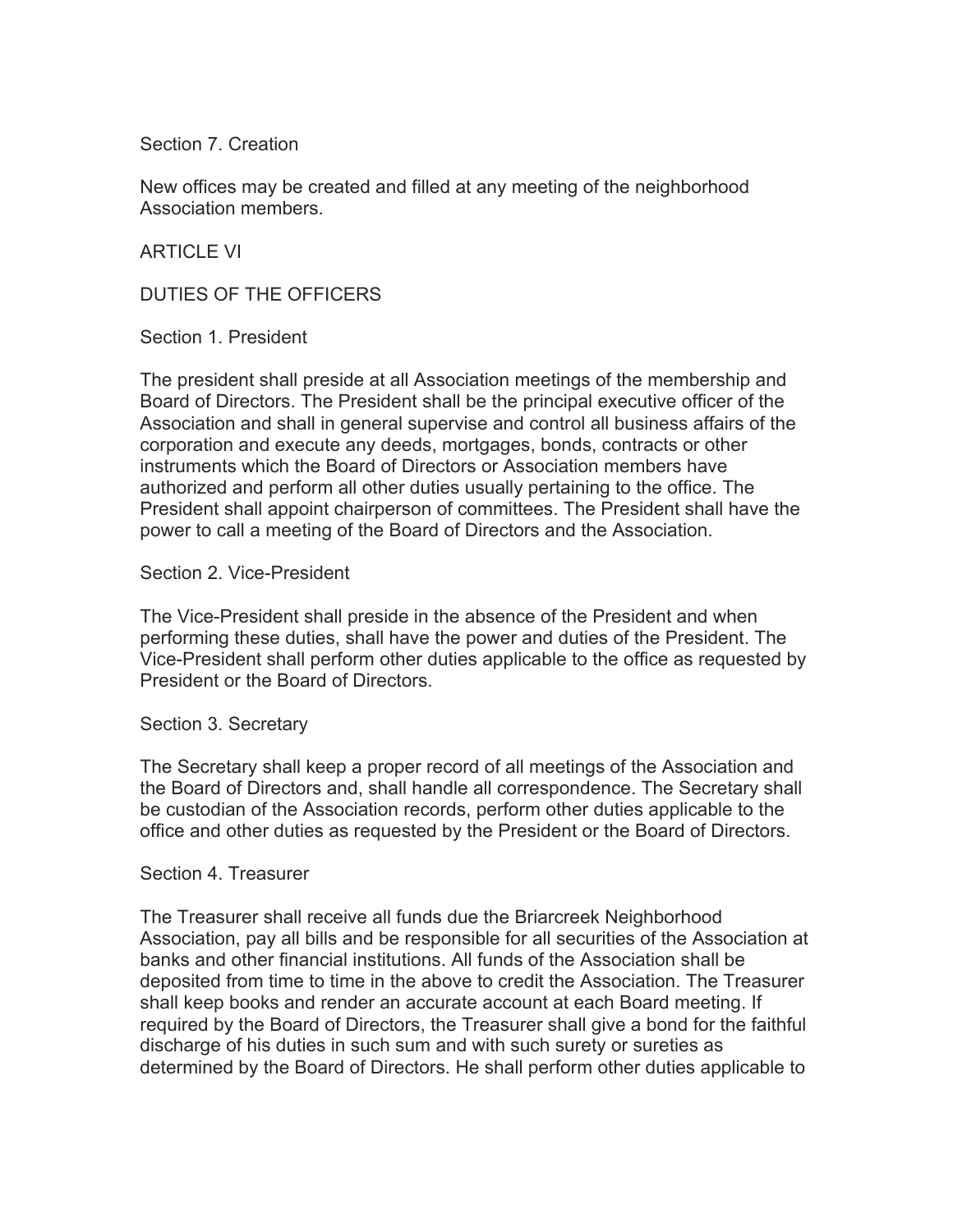the office as requested by the President or the Board of Directors. These records of the Association may be audited at the request of the Board of Directors.

ARTICLE VII

MEETINGS

Section 1. Regular Meetings

The Board of Directors meetings shall be considered as regular meetings. These meetings are to be held on the second Monday of the month, a minimum of one per quarter as scheduled by the President.

Section 2. Annual Meeting

The annual membership meeting shall be for the purpose of electing officers. This meeting is set by the President.

Section 3. Special Meeting

Special meetings may be called by the President; or at the call of a majority of the Board members; or upon written request of one-tenth of the entire members of the Association. Said request to be submitted to the President who shall call the special meeting within thirty (30) days. No business shall be transmitted except that mentioned in the call (that is the notice) of the special meeting.

Section 4. Quorum

One-tenth of the members of the Briarcreek Neighborhood Association shall constitute a quorum at the annual or special meeting. A simple majority of those members present shall be required for any action.

Section 5. Locations

Members' meetings shall be held either within the neighborhood, or if no adequate facility is available, within a reasonable traveling distance of the neighborhood.

Section 6. Notice of Meetings

Notice of meetings shall be written, stating the place, day, hour and subject of the meeting. This notice shall be delivered no less than three (3) days nor more than fifteen (15) days before the date of the meeting either by notices posted in the neighborhood or by newsletter.

ARTICLE VIII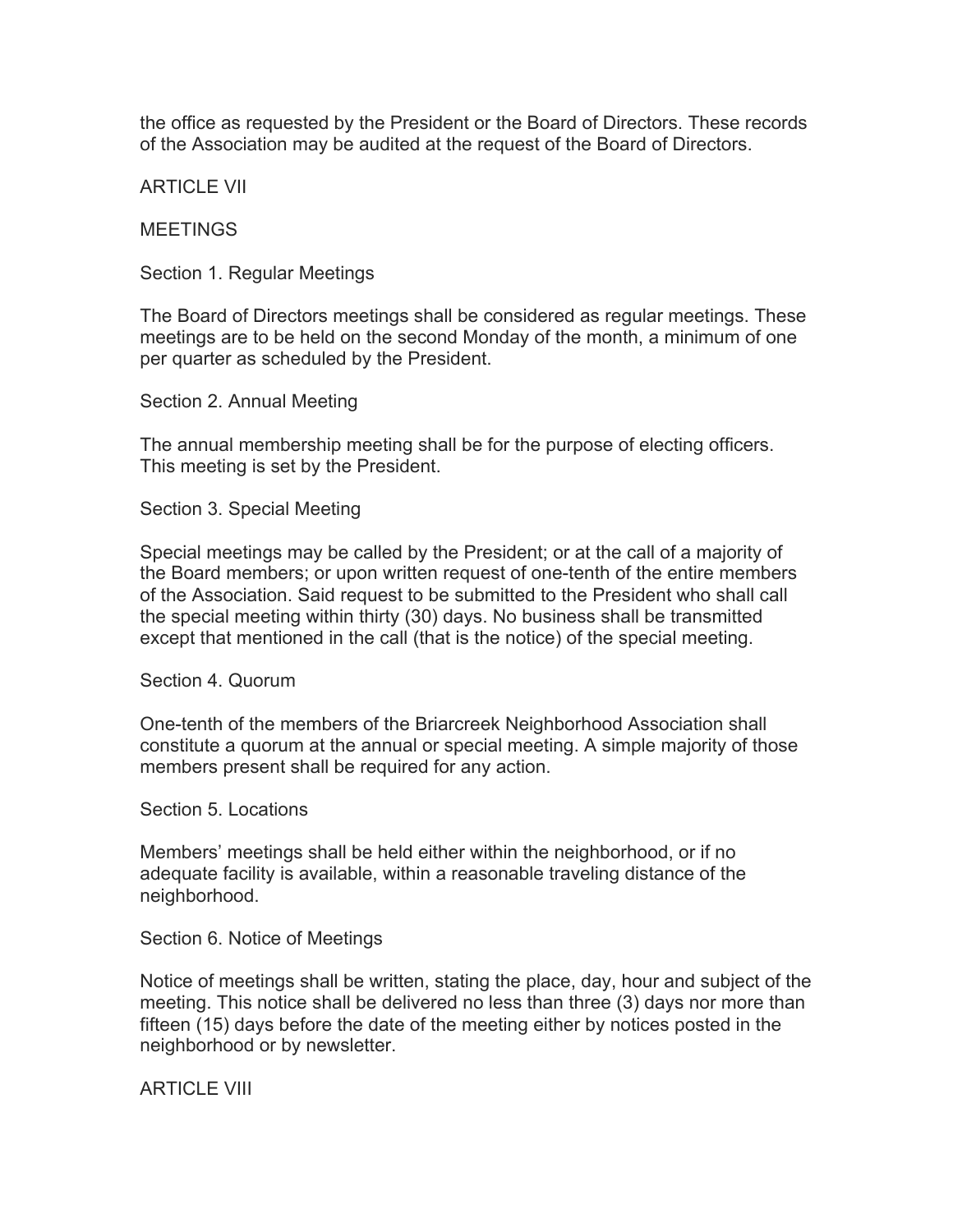## BOARD OF DIRECTORS

Section 1. Composition

The Board of Directors shall include all elected officers, the chairperson of the Newsletter and the immediate past President.

Section 2. Meetings and Notice

(a) Board meetings shall be held quarterly as scheduled by the President or may be called by the President; or at the call of a majority of the Board members.

(b) Notice of any meeting shall be no less than three (3) days nor more than fifteen (15) days previously thereto in writing or oral notice, delivered personally or by telephone call to each Director at his home. If called, such notice shall be deemed to be delivered when the call is made.

(c) Each dues paying member shall have the privilege of attending any committee of Board of Directors meetings as a non voting member.

Section 3. Function and General Powers

(a) The affairs of the Association shall be generally managed by the Board of Directors. The Board shall consider all business; make final decisions on all matters, unless a majority of the Board votes to submit an issue to a vote of the general membership.

(b) It is empowered to act for the Briarcreek Neighborhood Association between regular Board meetings.

(c) Approval of any expenditure over \$1,000.00 shall require the approval by majority vote of all members present at regular or special meeting.

Section 4. Compensation Directors and committee members of the Association shall not receive any payment for their services. However, any member may be reimbursed for any actual expenses incurred with the performance of his duties, when presenting properly signed statement of expenses.

#### ARTICLE IX

#### COMMITTEES

There shall be such committees recommended by the President and approved by the Board of Directors as may be required to promote the objectives and the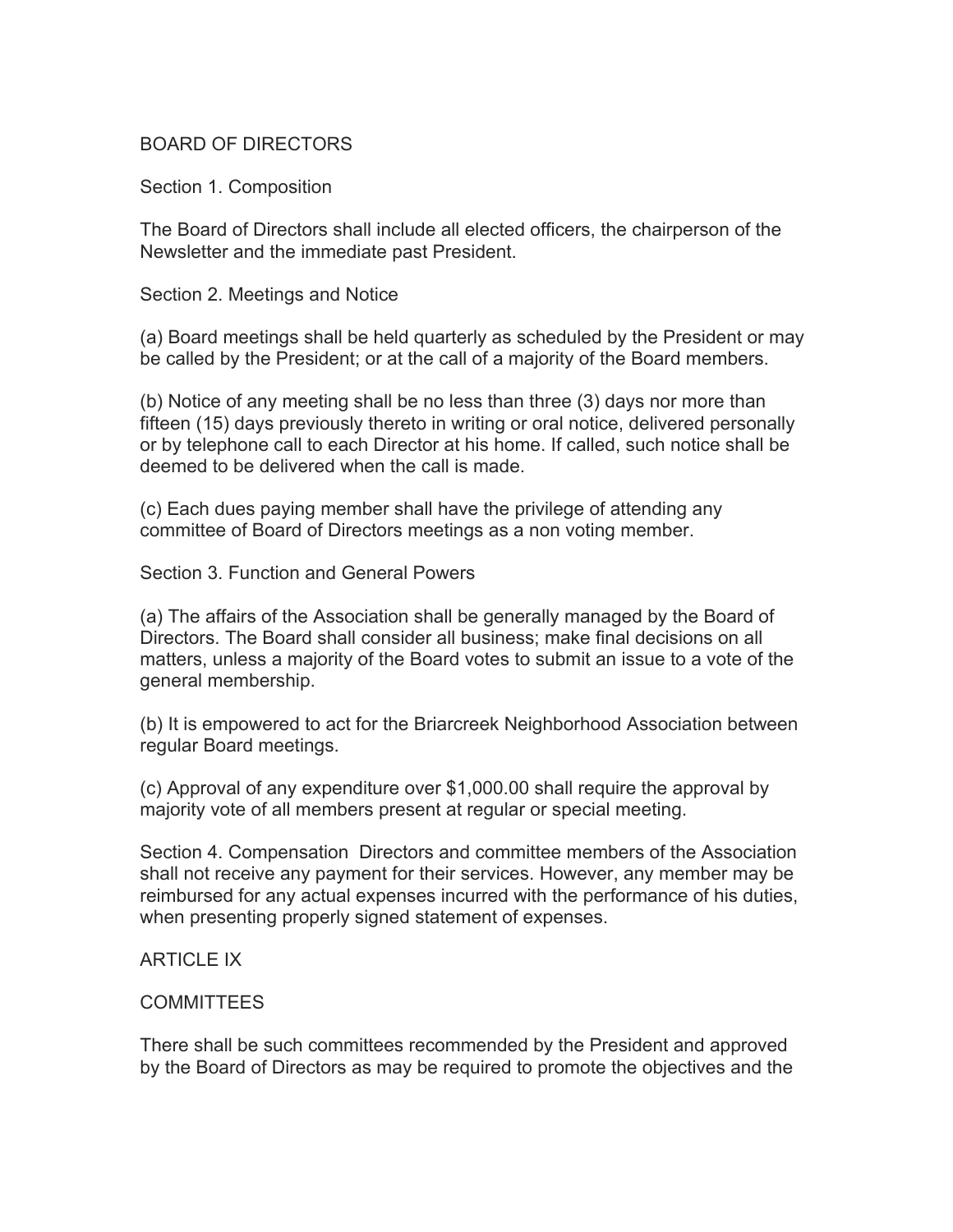interests of the Briarcreek Neighborhood Association. Committee chairpersons shall be current members of the Association.

ARTICLE X

## PARLIMENTARY AUTHORITY

The rules contained in the current edition of Robert's Rules of Order Newly Revised shall govern the Association in all cases to which they are applicable and in which they are not inconsistent with these Bylaws and any special rules of order the Association may adopt.

ARTICLE XI

INDEBTEDNESS

The Association shall not commit to expenditures exceeding the funds available in the treasury.

ARTICLE XII

FISCAL POLICIES

Section 1. Fiscal Year The fiscal year shall be September 1 through August 31.

Section 2. Bank Accounts Accounts shall be maintained at such banks and other institutions as may be recommended by the Treasurer and approved by the Board of Directors.

ARTICLE XIII

#### **DISSOLUTION**

In the event of the dissolution of the Association, the Board of Directors shall, after paying or making provisions for the payment of all liabilities of the Association, dispose of all of the assets of the Association in a manner commensurate with the aims of the Association or to such organization or organizations as may qualify as tax exempt organizations under Section 501(c)(3) of the Internal Revenue Code.

ARTICLE XIV

WAIVER OF NOTICE

The attendance of a member or Director at a meeting shall constitute a waiver of notice of such meeting, except where a member or Director attends a meeting for